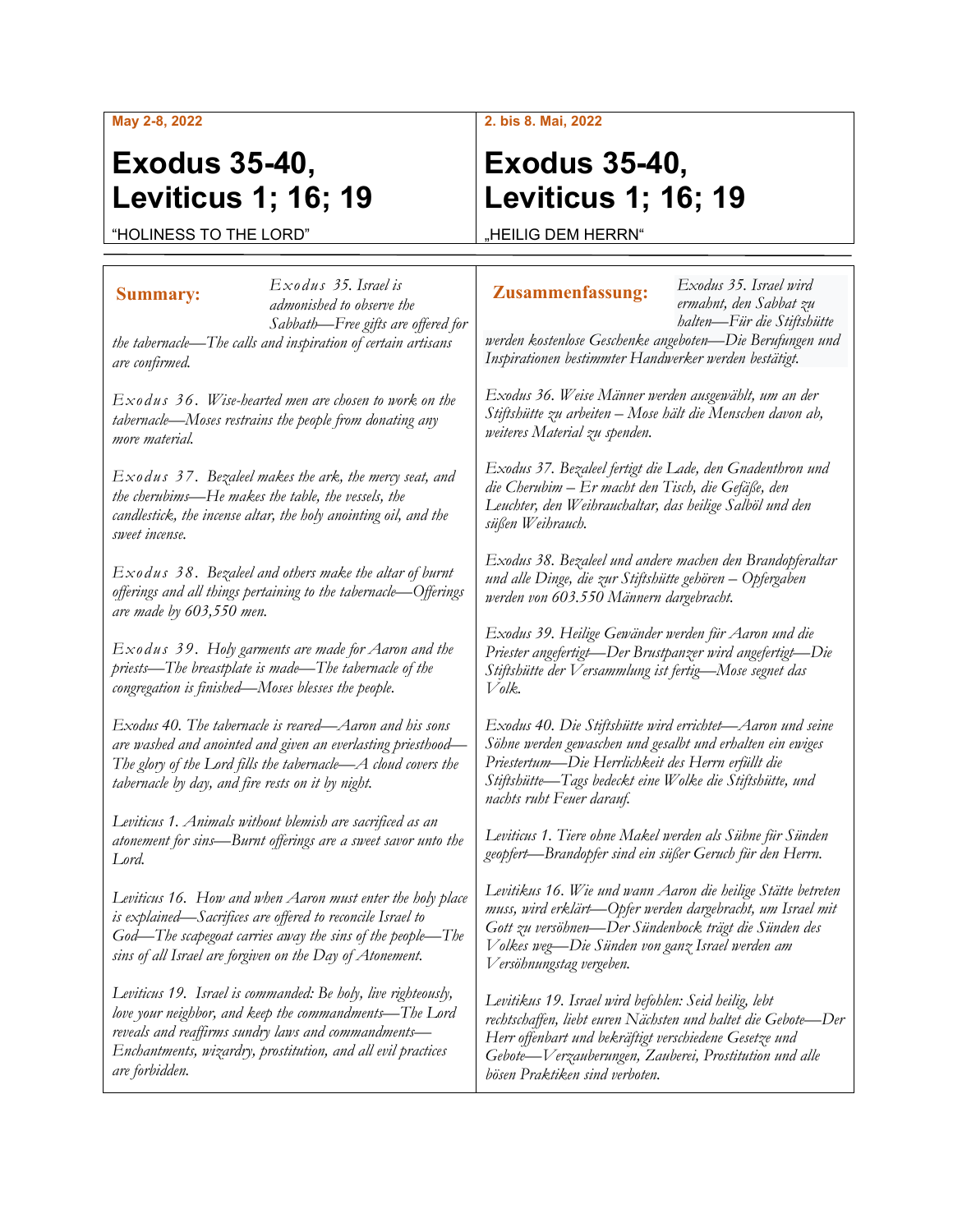## **Supplemental Jewish and Holy Land Insights**

### **What can I learn from Sabbath rules invoked in the second set of "tablets?**

The Sabbath is a day of great meaning in the Bible. It is introduced in the Genesis creation account as the period during which God rested. Accordingly, the Children of Israel were instructed to rest on the seventh day in emulation of their God. When the Children of Israel rejected the responsibility of the "Higher Law," the original God given governance standard for all mankind, a lesser or second set of laws was given to Moses. He received, the "do's and don'ts," clearly removing the "exercise of choice," the substance of the "higher law." "Six days shall work be done, but on the seventh day there shall be to you an holy day, a sabbath of rest to the LORD: whosoever doeth work therein shall be put to death. Ye shall kindle no fire throughout your habitations upon the sabbath day." **(Exodus 35:1-3)** Widespread Jewish discussions have included more modern interpretations of fire, energy, and kindling, yet a personal view (based on the restoration of the higher law) may include the preparing of things needed on the Sabbath day, BEFORE the Sabbath begins. In other words, "Never let what you cannot do get in the way of what you can do!"

#### **How did the Lord propose or include the concept of choice within the do's and don'ts?"**

Take ye from among you an offering unto the LORD: whosoever is of a willing heart, let him bring it, an offering of the LORD . . . **(Exodus 1:5)** "The children of Israel brought a willing offering unto the LORD, every man and woman, whose heart made them willing to bring for all manner of work, which the LORD had commanded to be made by the hand of Moses." **(Exodus 1:29)**

# **Ergänzende Jüdische und Heilige Land Einsichte**

**Was kann ich aus den Sabbatregeln lernen, die in der zweiten Reihe von "Tafeln" genannt werden?** Der Sabbat ist ein Tag von

großer Bedeutung in der Bibel. Es wird im Schöpfungsbericht der Genesis als die Zeit eingeführt, in der Gott ruhte. Dementsprechend wurden die Kinder Israels angewiesen, am siebten Tag zu ruhen, um ihrem Gott nachzueifern. Als die Kinder Israels die Verantwortung des "Höheren Gesetzes", des ursprünglichen, von Gott gegebenen Führungsstandards für die gesamte Menschheit, ablehnten, wurde Moses ein geringerer oder zweiter Satz von Gesetzen gegeben. Er erhielt die "tue und nicht tue" und entfernte eindeutig die "Übung der Wahl", die Substanz des "höheren Gesetzes". "Sechs Tage soll gearbeitet werden, aber am siebten Tag soll euch ein heiliger Tag sein, ein Sabbat der Ruhe dem HERRN; wer darin arbeitet, soll mit dem Tod bestraft werden. Am Sabbattag sollt ihr in euren Wohnungen kein Feuer anzünden." **(Exodus 35:1-3)** Weit verbreitete jüdische Diskussionen beinhalten modernere Interpretationen von Feuer, Energie und Anzünden, doch eine persönliche Ansicht (basierend auf der Wiederherstellung des höheren Gesetzes) kann die Vorbereitung von Dingen beinhalten, die am Sabbattag benötigt werden, BEVOR der Sabbat beginnt. Mit anderen Worten: "Lass niemals zu, dass das, was du nicht kannst, das im Wege steht, was du tun kannst!"

#### **Wie hat der Herr das Konzept der Entscheidungsfreiheit vorgeschlagen in die Gebote und Verbote?"**

Nehmt aus eurer Mitte ein Opfer für den HERRN; wer willigen Herzens ist, der bringe es als ein Opfer für den HERRN. . . **(Exodus 1:5)** "Die Kinder Israel brachten dem HERRN ein freiwilliges Opfer, jeder Mann und jede Frau, deren Herz sie willig machte, für alle Arten von Arbeiten zu bringen, die der HERR geboten hatte durch die Hand Moses." **(Exodus 1:29)**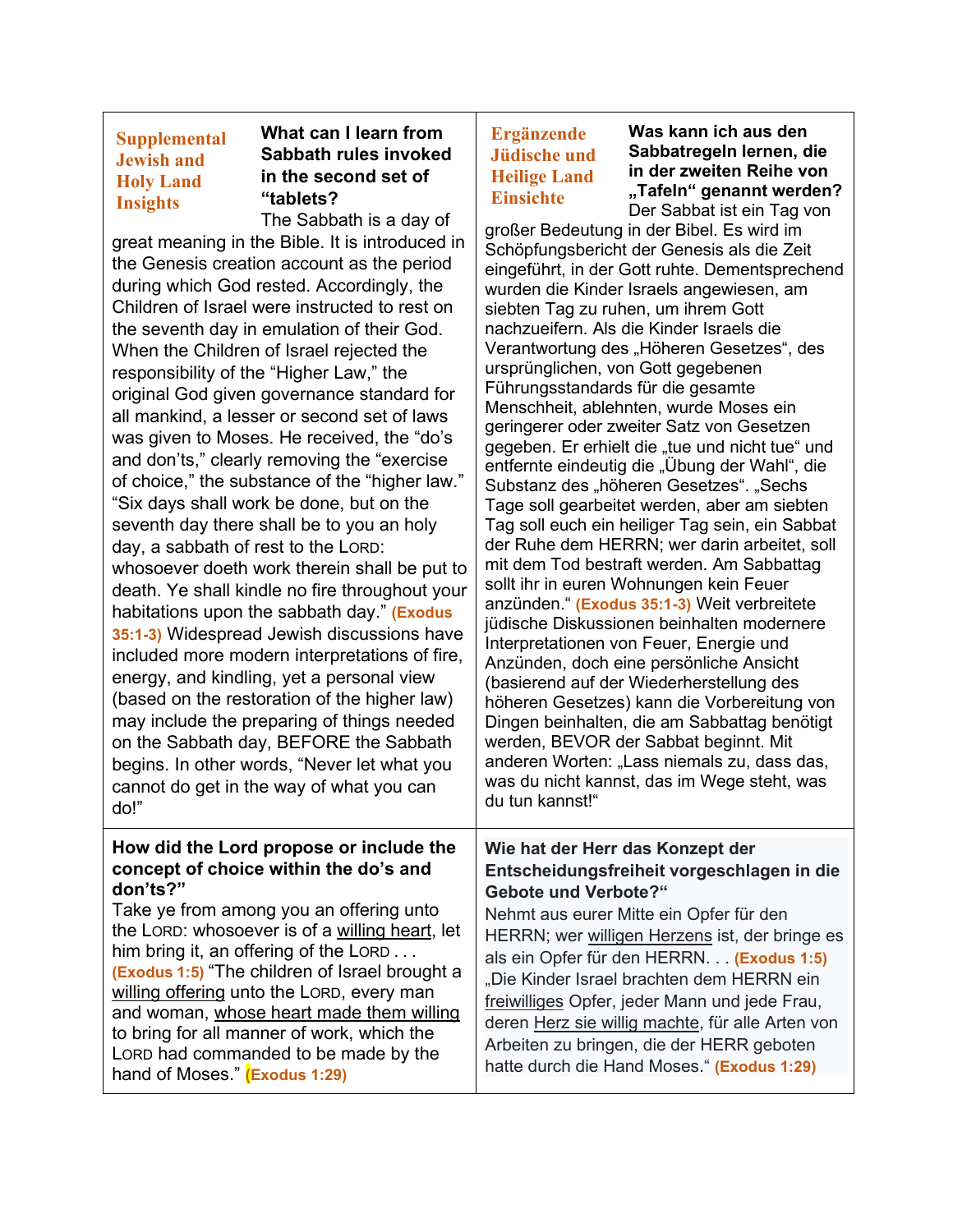**What do the "***Cherubim***" represent?** In the Biblical Hebrew Bible, the word *kaporet* refers to the mercy seat. It was the gold lid placed on the Ark of the Covenant, with two *cherubim* facing each other and a space between them where the LORD was said to appear. This was associated with the rituals of *Yom Kippur*, the Day of Atonement. The name also appears in later Jewish sources, and twice in the New Testament. "And he made two cherubim(s) of gold, beaten out of one piece made he them, on the two ends of the mercy seat; One cherub on the end on this side, and another cherub on the other end on that side: out of the mercy seat made he the cherubims on the two ends thereof. And the cherubim(s) spread out their wings on high, and covered with their wings over the mercy seat, with their faces one to another; even to the mercy seatward were the faces of the cherubim(s)." **(Exodus 37:7-9)** ". . . God, as depicted by the rabbis, embodies a combination of justice and mercy, of strict judgment and lenient compassion. This combination of justice and mercy in God is represented by the two names of God—Elohim and YHWH. The former stands for justice andthe latter for mercy. Though they may seem contradictory, one actually complements the other and, when there is a conflict between the two, God usually favors mercy." **(Encyclopedia Judaica Jr.)** Chayyim Paltiel, a 13th century French Jewish Biblical commentator suggested that the two "*Cherubim*" represent the two attributes of God, mercy and justice. **How does the pomegranate symbolize the High Priest's office?**

**"**And they made bells of pure gold, and put the bells between the pomegranates upon the hem of the robe, round about between

Was stellen die "Cherubim" dar?

In der biblischen hebräischen Bibel bezieht sich das Wort *Kaporet* auf den Gnadenthron. Es war der goldene Deckel auf der Bundeslade, mit zwei einander zugewandten *Cherubim* und einem Zwischenraum zwischen ihnen, wo der HERR erscheinen sollte. Dies wurde mit den Ritualen von *Jom Kippur*, dem Versöhnungstag, in Verbindung gebracht. Der Name erscheint auch in späteren jüdischen Quellen und zweimal im Neuen Testament. "Und er machte zwei Cherubim aus Gold, aus einem Stück geschlagen, machte er sie an den beiden Enden des Gnadenthrons; Einen Cherub auf dieser Seite am Ende und einen anderen Cherub auf der anderen Seite auf jener Seite: aus dem Gnadenthron machte er die Cherubim an seinen beiden Enden. Und die Cherubim breiteten ihre Flügel in der Höhe aus und bedeckten mit ihren Flügeln den Gnadenthron, mit ihren Angesichtern einander zugewandt; sogar der Gnade zugewandt waren die Gesichter der Cherubim." **(Exodus 37:7-9)** ".

. . Gott, wie er von den Rabbinern dargestellt wird, verkörpert eine Kombination aus Gerechtigkeit und Barmherzigkeit, aus strengem Urteilsvermögen und mildem Mitgefühl. Diese Kombination aus Gerechtigkeit und Barmherzigkeit in Gott wird durch die zwei Namen Gottes dargestellt – Elohim und JHWH. Ersteres steht für Gerechtigkeit und letzteres für Barmherzigkeit. Obwohl sie widersprüchlich erscheinen mögen, ergänzt das eine das andere, und wenn es einen Konflikt zwischen den beiden gibt, bevorzugt Gott normalerweise die Barmherzigkeit." **(Encyklopädie Judaica Jr.)** Chayyim Paltiel, ein französisch-jüdischer Bibelkommentator aus dem 13. Jahrhundert, schlug vor, dass die beiden "Cherubim" die zwei Attribute Gottes darstellen, Barmherzigkeit und Gerechtigkeit.

### **Wie symbolisiert der Granatapfel das Amt des Hohepriesters?**

"Und sie machten Schellen aus reinem Gold und befestigten die Schellen zwischen den Granatäpfeln am Saum des Gewandes ringsum zwischen den Granatäpfeln; Eine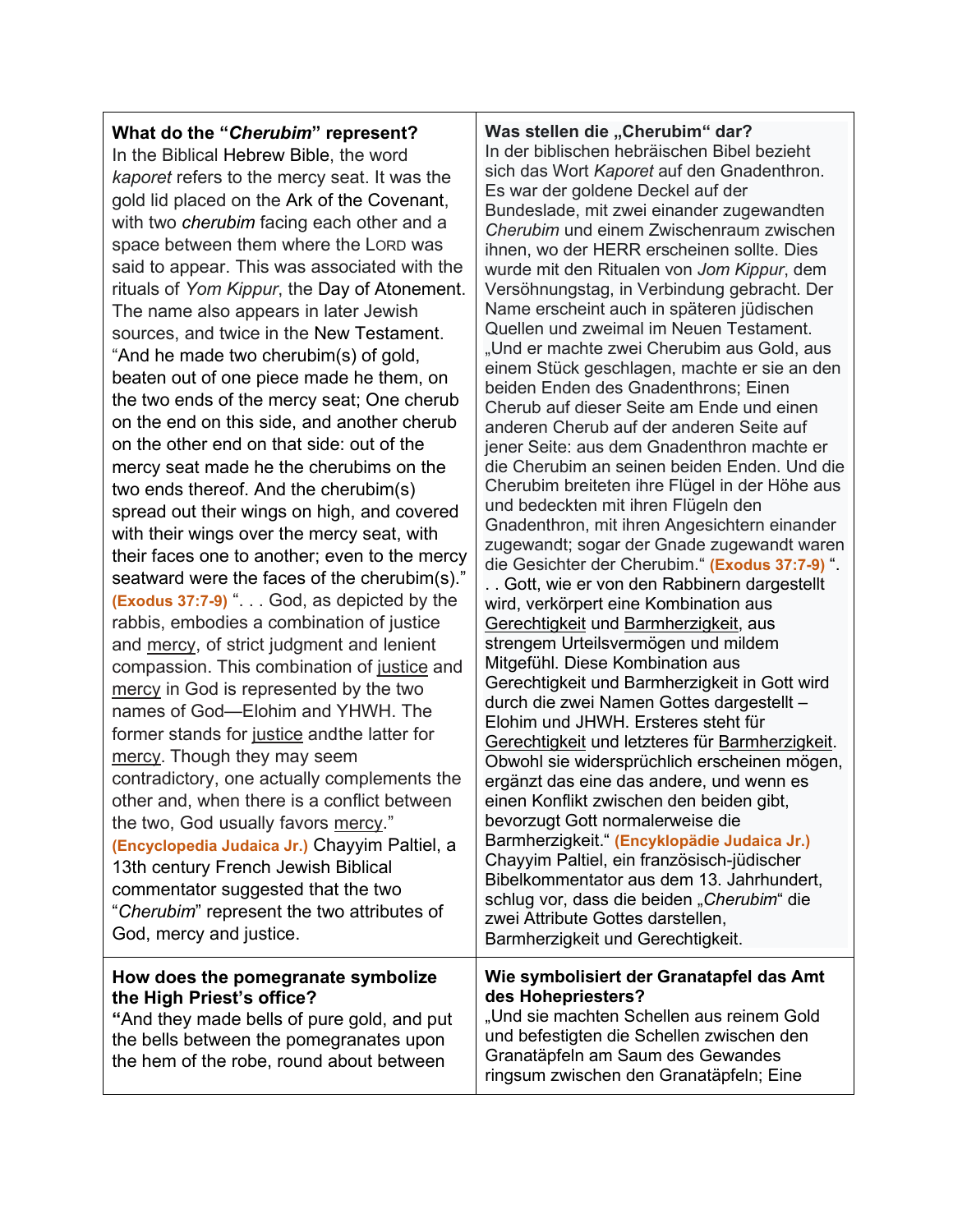the pomegranates; A bell and a pomegranate, a bell and a pomegranate, round about the hem of the robe to minister in*;* as the LORD commanded Moses." **(Exodus 39:25-26)** Recent attention has focused on an ivory (actually, bone) ornament shaped in pomegranate form and purported to be the only surviving artifact from Solomon's Temple. Some scholars claim that this two-inch tall carving with a hole bored at its base was placed atop a ceremonial scepter and used in Solomon's Temple during the time of Hezekiah. This exquisite carving . . . served as the decorative head of a ceremonial scepter carried by Temple priests. The fragmentary inscription around the neck reads "holy to the priests, belonging to the House of Yahweh." (This could be equivalent to the modern temple inscription, "Holiness to the LORD"). The paleo-Hebrew script dates to the late eighth century BCE, around the time of King Hezekiah who attempted to centralize all Israelite worship in the Jerusalem Temple" ". . . While a validated inscription might confirm its use in a temple setting, the fact that alleged forgers used the already-ancient ivory pomegranate to simulate a temple artifact supports its recognition (even by criminals) as a sacred symbol." ". . . The excavator, M. Artzy of Haifa University, suggested that the person interred . . . was a priest and that the tomb deposits represent cultic implements used by him when performing his office." ". . . The pomegranate, replete with these same connected characteristics, therefore, qualifies as a worthy symbol of ancient Israel." **(Mary Abram, "The Pomegranate: Sacred, Secular, and Sensuous Symbol of Ancient Israel." Studia Antiqua 7, no. 1 (2009). https://scholarsarchive.byu.edu/studiaantiqua/v ol7/iss1/4)**

Glocke und ein Granatapfel, eine Glocke und ein Granatapfel, um den Saum des Gewandes herum, um darin zu dienen; wie der Herr es Mose befohlen hat." **(Exodus 39:25-26)** Vor kurzem, das Aufmerksamkeit hat sich auf ein Ornament aus Elfenbein (eigentlich Knochen) konzentriert, das in Granatapfelform geformt ist und angeblich das einzige erhaltene Artefakt aus Solomons Tempel ist. Einige Gelehrte behaupten, dass diese zwei Zoll große Schnitzerei mit einem gebohrten Loch an der Basis auf einem zeremoniellen Zepter platziert und während der Zeit von Hiskia in Solomons Tempel verwendet wurde. Diese exquisite Schnitzerei . . . diente als dekorativer Kopf eines zeremoniellen Zepters, das von Tempelpriestern getragen wurde. Die fragmentarische Inschrift um den Hals lautet "heilig den Priestern, die dem Hause Jahwes gehören". (Dies könnte der modernen Tempelinschrift "Heilig dem HERRN" entsprechen). Die paläo-hebräische Schrift stammt aus dem späten 8. Jahrhundert v. Chr., etwa zur Zeit von König Hiskia, der versuchte, die gesamte israelitische Anbetung im Jerusalemer Tempel zu zentralisieren. . . Während eine bestätigte Inschrift seine Verwendung in einem Tempel bestätigen könnte, unterstützt die Tatsache, dass mutmaßliche Fälscher den bereits alten Elfenbeingranatapfel verwendeten, um ein Tempelartefakt zu simulieren, seine Anerkennung (sogar von Kriminellen) als heiliges Symbol." ". . . Der Ausgräber, M. Artzy von der Universität Haifa, schlug vor, dass die Person beerdigt wurde. . . Priester war und dass die Grabbeigaben Kultgeräte darstellen, die er in Ausübung seines Amtes benutzte." ". . . Der Granatapfel, vollgestopft mit denselben verbundenen Merkmalen, qualifiziert sich daher als ein würdiges Symbol des alten Israel." **(Mary Abram, "The Pomegranate: Sacred, Secular, and Sensuous Symbol of Ancient Israel." Studia Antiqua 7, Nr. 1 (2009). https://scholarsarchive.byu.edu/studiaantiqua/v ol7/iss1/4)**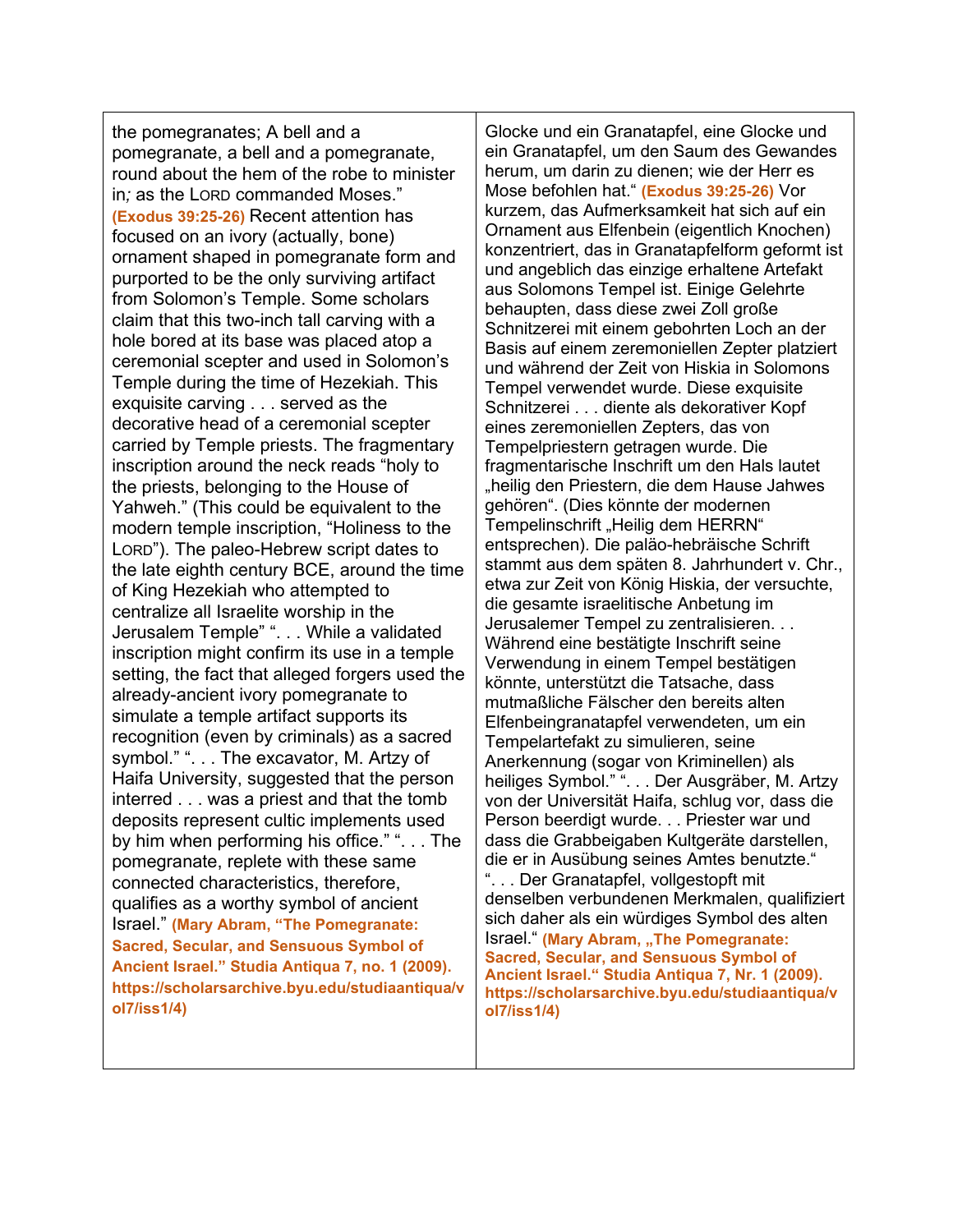# **How does the conclusion of the Savior's atonement match Biblical sacrifices?**

**"**Speak unto the children of Israel, and say unto them, If any man of you bring an offering unto the LORD, . . . he shall bring it a male without blemish. And he shall kill it on the side of the altar northward before the LORD." **(Leviticus 1:2-11)** From that time on, other substitute animals, always firstborn and unblemished, were sacrificed on Mount Moriah. The sacrifice was always done on the northern side of the temple altar. Today on the northern end of the Temple Mount stands an abandoned quarry with caves that give it a grotesque skull-like look. Many people consider this the Place of a Skull, Calvary or Golgotha. They feel this is where the Lamb of God, the firstborn Son of God, was sacrificed when He was crucified. "And he bearing his cross went forth into a place called the place of a skull, which is called in the Hebrew Golgotha:" **(John 19:17)** This Place of a Skull and the nearby empty firstcentury Jewish tomb, the Garden Tomb, looks like the location described as the crucifixion and burial site in the New Testament. Scholars and Christians have only recently recognized and identified it as such.

#### **How can I better understand "fearing" God and His children?**

"Speak unto all the congregation of the children of Israel, and say unto them, Ye shall be holy: for I the LORD your God am holy. Ye shall fear (have awe for) every man his mother, and his father, and keep my sabbaths: I *am* the LORD your God." **(Leviticus 19:1-3)** Elder David A. Bednar of the Quorum of the Twelve Apostles explained that godly fear can help dispel mortal fears. Godly fear, he clarified, is both edifying and spiritually helpful. "[It] encompasses a deep feeling of reverence, respect and awe for the Lord Jesus Christ,

#### **Inwiefern passt der Abschluss des Sühnopfers des Erretters zu den biblischen Opfern?**

"Rede mit den Kindern Israel und sprich zu ihnen: Wenn einer von euch dem HERRN eine Opfergabe bringt . . . er soll ihm ein fehlerloses Männchen bringen. Und er soll es auf der Seite des Altars nordwärts vor dem HERRN töten." **(Leviticus 1:2-11)** Von dieser Zeit an wurden andere Ersatztiere, immer erstgeboren und makellos, auf dem Berg Moriah geopfert. Das Opfer wurde immer auf der Nordseite des Tempelaltars dargebracht. Heute steht am nördlichen Ende des Tempelbergs ein verlassener Steinbruch mit Höhlen, die ihm ein groteskes, schädelähnliches Aussehen verleihen. Viele Menschen halten dies für den Ort eines Schädels, Golgota. Sie glauben, dass hier das Lamm Gottes, der erstgeborene Sohn Gottes, geopfert wurde, als er gekreuzigt wurde. "Er trug sein Kreuz und ging hinaus zur sogenannten Schädelhöhe, die auf Hebräisch Golgota heißt." **(Johannes 19:17)** Diese Schädelstätte und das nahe gelegene leere jüdische Grab aus dem ersten Jahrhundert, der Garten Grab, sieht aus wie der Ort, der im Neuen Testament als Kreuzigungs- und Grabstätte beschrieben wird. Gelehrte und Christen haben es erst vor kurzem als solches erkannt und identifiziert. **Wie kann ich besser verstehen, wie man Gott und seine Kinder "fürchten kan"?** "Der Herr sprach zu Mose: Rede zur ganzen Gemeinde der Israeliten und sag zu ihnen: Seid heilig, denn ich, der Herr, euer Gott, bin heilig. Jeder von euch soll Mutter und Vater fürchten und auf meine Sabbate achten; ich bin

der Herr, euer Gott." "**(Leviticus 19:1-3)** Elder David A. Bednar vom Kollegium der Zwölf Apostel hat erklärt, dass Gottesfurcht helfen kann, Todesängste zu zerstreuen. Gottesfurcht, stellte er klar, sei sowohl erbaulich als auch spirituell hilfreich. "[Es] umfasst ein tiefes Gefühl der Ehrfurcht, des Respekts und der Ehrfurcht vor dem Herrn Jesus Christus, den Gehorsam gegenüber